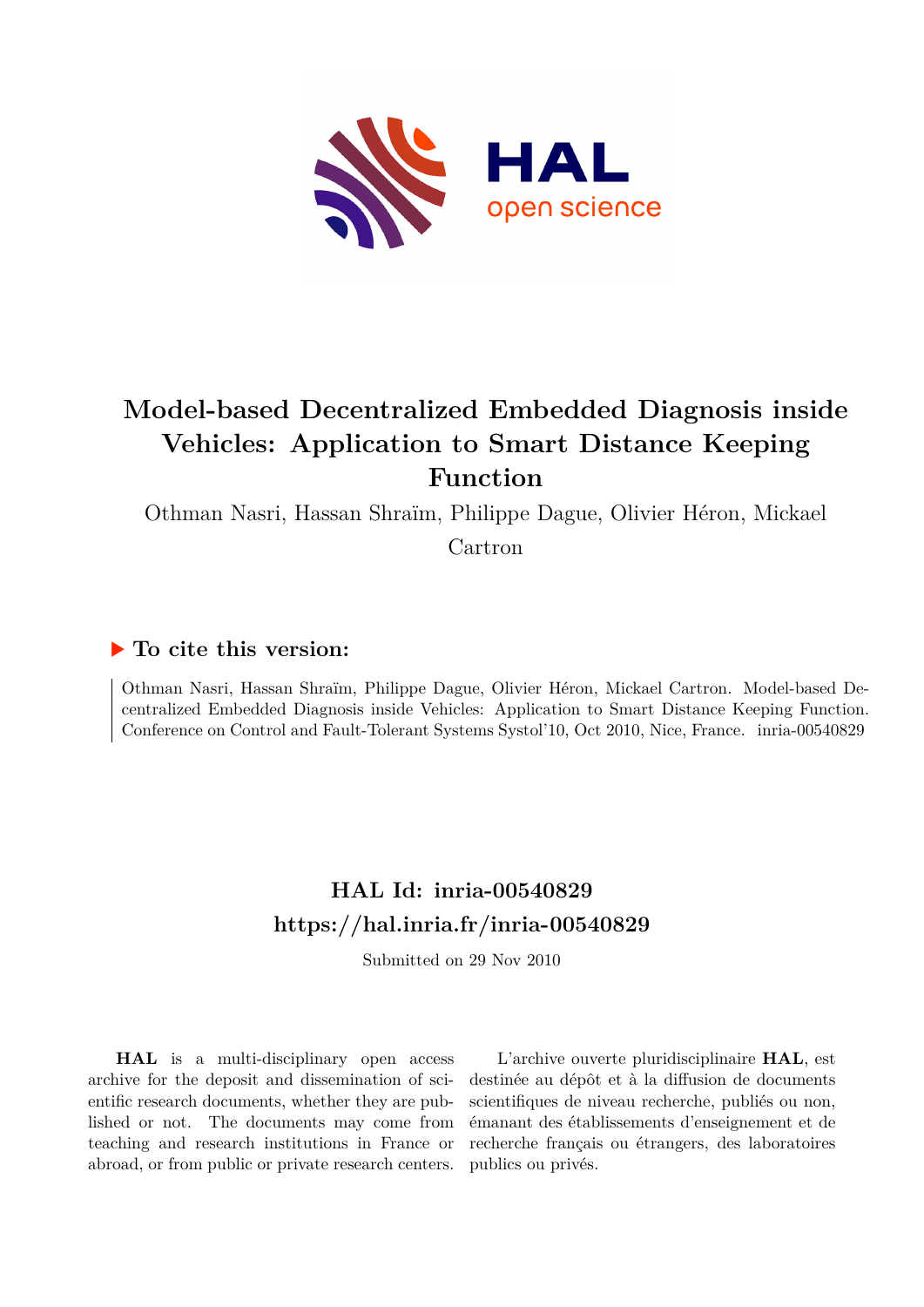# Model-based Decentralized Embedded Diagnosis inside Vehicles: Application to Smart Distance Keeping Function

Othman Nasri\*, Hassan Shraim\*, Philippe Dague\*, Olivier Héron<sup>†</sup> and Mickael Cartron<sup>†</sup> <sup>∗</sup>*LRI, Universite Paris-Sud 11, CNRS & INRIA Saclay - ´ ˆIle-de-France Bat 490, 91405 Orsay Cedex France ˆ Emails: othman.nasri@lri.fr, hassan.shraim@gmail.com, philippe.dague@lri.fr* †*CEA LIST, Saclay 91191 Gif-sur-Yvette cedex France Emails: olivier.heron@cea.fr, mickael.cartron@cea.fr*

*Abstract*—In this paper, the deployment of a fault diagnosis strategy in the Smart Distance Keeping (SDK) system with a decentralized architecture is presented. The SDK system is an advanced version of the Adaptive Cruise Control (ACC) system, implemented in a Renault-Volvo Trucks vehicle. The main goal of this work is to analyze measurements, issued from the SDK elements, in order to detect, to localize and to identify some faults that may be produced. Our main contribution is the proposition of a decentralized approach permitting to carry out an on-line diagnosis without computing the global model and to deploy it on several control units. This paper explains the model-based decentralized solution and its application to the embedded diagnosis of the SDK system inside truck with five control units connected via a CAN-bus using "Hardware In the Loop" (HIL) technique. We also discuss the constraints that must be fulfilled.

*Keywords*-Smart Distance Keeping (SDK), vehicle modeling, model-based embedded diagnosis, decentralized architecture, Hardware in the loop (HIL).

#### I. INTRODUCTION

In order to respond to the increasing demands of safety and driving comfort, more and more electronic functions are embedded in the vehicles such as engine control (to optimize fuel economy and to reduce pollution), ABS (Antilock Braking System), ESP (Electronic Stability Program), etc. Each global safety or comfort system contains one or more functions which may be distributed on several ECUs (Electronic Control Unit). Most of these functions are modular and respecting some norms (such as AUTOSAR). They exchange information (for example vehicle speed) with other functions via communication interfaces. That means, if the system is not equipped with a certain diagnosis strategy, any fault generated from a function, may influence all the functions with are related to it. This fact highlights the problem of fault propagation and the need of fault diagnosis in the vehicle.

In this paper, we focus on the sensors fault diagnosis of the Smart Distance Keeping (SDK) system, which is an advanced Adaptive Cruise Control (ACC) system implemented in a Renault-Volvo Trucks vehicle to increase safety by overcoming some ACC limitations [1]. It is composed of many subsystems (micro controllers, cables, CAN or FlexRay bus, sensors, actuators, etc.) coming from different suppliers. That is why, its diagnostic is a challenging task.

Considering the size and the complexity of the SDK system, a centralized on-board diagnosis is not adequate because it requires the establishment of a global model of the system and too much memory resources and prevents to act immediately each time a diagnosis could be find at local level. To detect and isolate possible faults in the SDK system and manage its architectural complexity, we have chosen the model-based fault diagnosis approach (FDI) in a decentralized manner. A local diagnoser is associated with each component of the SDK system based on a modular modeling of the plant elements. All local diagnosis decisions are transmitted via CAN-bus and merged by a dedicated supervisor in order to obtain a global decision and carry out any recovery action. A strategy for applying this merging operation was developed in order to be efficient.

The paper is organized as follows. In section II, we present the decentralized model-based fault diagnosis approach. Section III explains how to deploy this approach in order to apply on-line diagnosis for the SDK system. Then, we evaluate the proposed diagnosis approach in section IV. Finally, we conclude with a discussion on the related work.

#### II. DECENTRALIZED DIAGNOSIS

In most automated systems, the command part (which implements the control of the operative part) is generally represented through a model to be applied to the operative part (mechanical components which should be controlled by means of actuators, such as engines). Realizing a diagnosis requires also to be able to represent the state of the operative part using a model that can be integrated to the one of the command part, separated or mixed. Thus, when a fault occurs, it is possible to get information regarding the process and to compare model and process. This is called modelbased diagnosis (Fault Detection and Isolation) [2].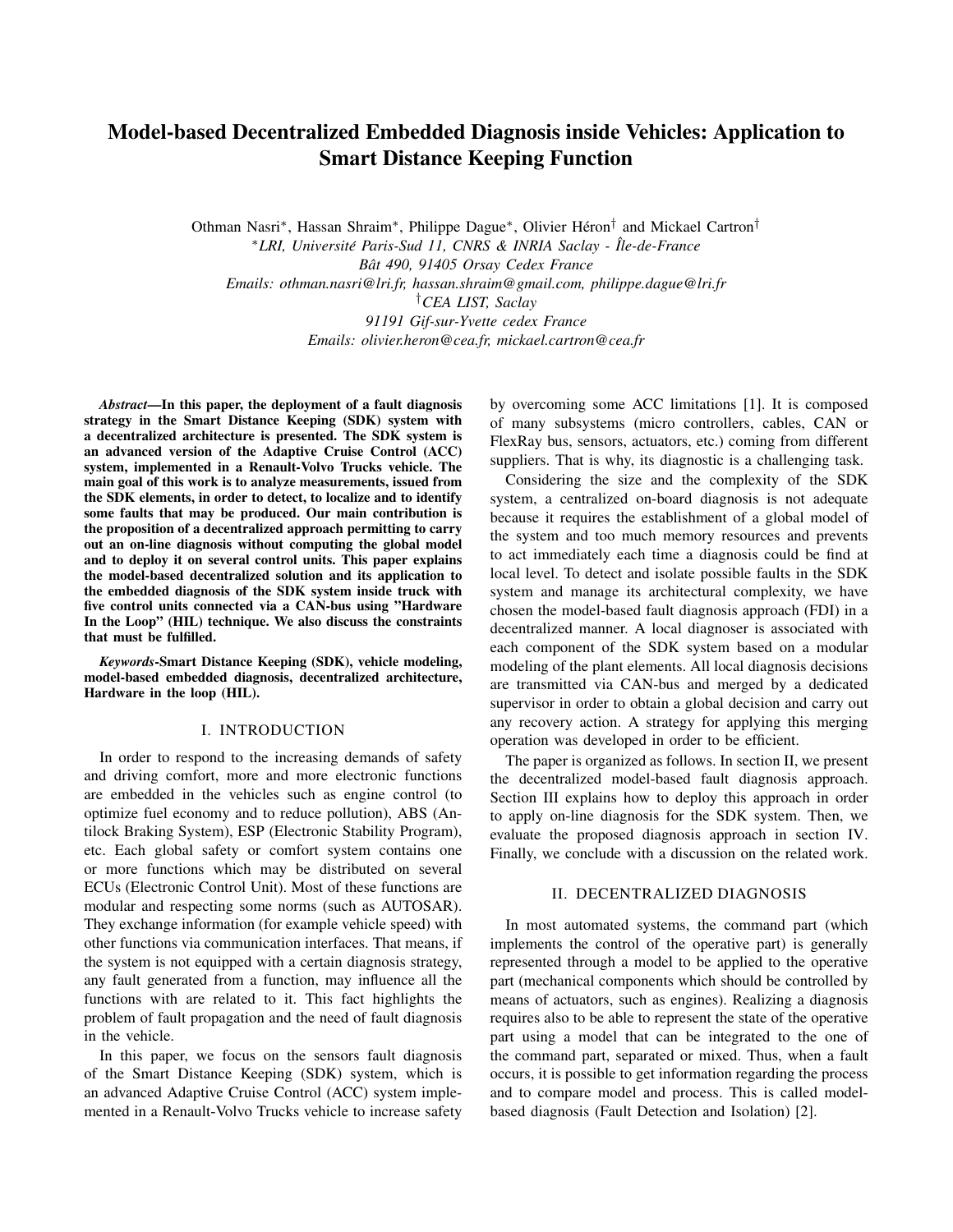The method of fault detection and isolation (FDI) is based on the use of analytical redundancy (model-based), i.e. relations among the measured variables (see figure 1). It can be divided into several steps [3].

- First, data containing information about the process states (i.e., the symptoms) are transmitted to the residual generation module. This module generates a vector that carries information about a particular fault.
- Second, the generated vectors are evaluated and filtered, i.e. faults are localized and identified, in order to extract the primary cause of the observed evolution. The structured residual approach [4] has been chosen in order to perform this stage.

Figure 1. Model-based fault diagnosis using residual approach

#### *A. Motivations*

A decision-making structure for fault diagnosis must be defined to face combinatorial explosion and real time problems and/or communication problems between various components of a process. The choice of a structure depends on the distribution of the available information (model and observation): centralized or distributed, and on the nature of the process: simple with only one control unit or complex with several local control units. There are therefore three main structures of decision-making methods for diagnosis: centralized, decentralized and distributed.

The centralized structure consists in associating to one global model of the process a single diagnostic module (called diagnoser). It collects the different process informations before making its final decision on the operating status of the process [7]. Although successful in terms of diagnosis for simple systems, the centralized structure is difficult to use for large systems. Indeed, the acquisition of a global model of the process rises difficulties and often leads to combinatorial explosion problem.

The decentralized structure is based on several local independent diagnosers that are associated to one global model of the process . Each diagnoser receives the observations which are specific to it and takes a local decision based on its local observations. However, this structure involves problems of indecision when some global specifications require consistency checking between decisions of local diagnosers. To solve these cases, each diagnoser sends its local decision to a coordinator (or supervisor) which will manage the different problems of ambiguity between these diagnosers and will take the final decision [8].

In the distributed structure, the process is modeled through its components (or subsystems) by several local models. Each one is equipped with a local diagnoser responsible of it. In the case of global specifications, a communication protocol allows directly the communication between the different diagnosers to manage conflict decision [9]. Each diagnoser makes its decision based on its own local observation and that reported by other local diagnosers as answers to its queries. This structure permits to throw off the construction of a coordinator but implies the definition of a protocol for decision making through communication between diagnosers, often impractical because without guarantee of convergence in bounded time and generating more important communication traffic and delays.

In this paper we adapt the decentralized/distributed structure. In other words, a local diagnoser is associated with each component of the process based on a modular modelling of the plant elements. All local diagnosis decisions are transmitted via a communication environment and merged by a dedicated supervisor in order to obtain a global decision and carry out any recovery action (see figure 2). This fusion can be realized by a coordinator based on a set of rules. The goal of this coordinator is to solve the problem of decision conflict and/or ambiguity among local diagnosers in order to obtain a diagnosis performance equivalent to that of a centralized diagnoser. This approach allows carrying

#### Figure 2. Model-based decentralized principle with 2 local diagnosers

out on-line diagnosis without computing the global model and overcoming both the combinatorial and communication traffic explosion problems.

# *B. SDK algorithm*

Smart Distance Keeping (SDK) or "enhanced Adaptive Cruise Control (ACC)" is a system which automatically controls the vehicle's longitudinal position, by acting on the engine, gearbox, retarder and braking system. This requires the vehicle to be equipped with a radar system linked to a dedicated control unit as shown in figure 3. The global

Figure 3. Radar installed on the Renault Magnum truck

SDK system may be decomposed into two main parts, the SDK controller, and the SDK environment model. The main functions of the SDK controller are to: (i) acquire the distance between the truck and the front object, (ii) compute the deceleration (acceleration) needed to realize the correct functioning of the SDK system (maintaining a minimal safety distance with the front vehicle), and (iii) use a control algorithm for acting through engine, braking system, etc. in order to adjust the velocity of the truck. From the SDK architecture, we see that the decision of the SDK controller depends essentially on the data issued from some sensors (wheels angular velocity sensors, radar, and transmission sensor), which means that any faulty data will influence the SDK system decision. That is why, one local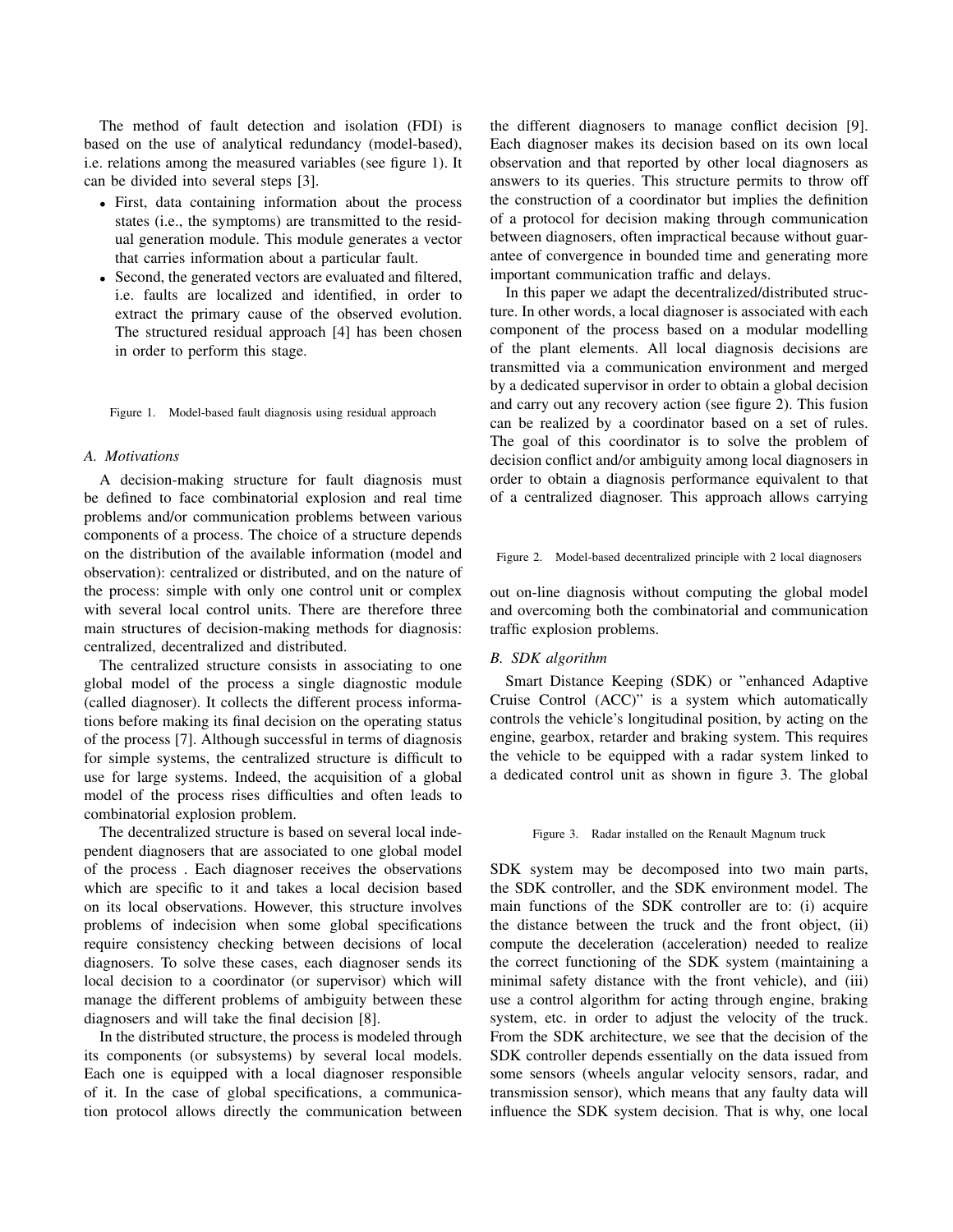diagnoser is associated with each one of these sensors in order to diagnose an SDK fault by using the decentralized model-based approach (see figure 2).

Figure 4. Decentralized model based fault diagnosis of the SDK system

#### *C. Decentralized diagnosis of the SDK*

A model of the SDK environment, i.e. the part of the vehicle required to close the loop, is necessary to perform diagnosis (see figure 2). So, by applying the laws of dynamics, a simplified model of the diesel engine has been developed (see [5] and [6] for more details). It permits to identify the angular velocities of the six wheels and the crank shaft angular velocity in response to an action (on braking system or accelerator pedal or gearbox).

*1) Wheels diagnoser:* The six wheels angular velocities  $w<sub>i</sub>$  are the inputs of a local algorithm able to detect and isolate any fault that occurs in the wheels velocity sensors. Indeed, it is possible by using these redundant measurements to generate a set of structured residuals and afterwards detect and isolate single or multiple fault. The outputs of this algorithm are the state (normal/abnormal)  $s_i$  of the wheels sensors. In addition, it computes the longitudinal speed  $V_w$ of the truck which is approximated based on the non faulty sensors:

$$
(s_1, s_2, s_3, s_4, s_5, s_6, V_w) = \text{wheels}(w_1, w_2, w_3, w_4, w_5, w_6)
$$

*2) Transmission diagnoser:* Since there is no redundancy measurement, the algorithm just computes the longitudinal truck speed  $V_t$  by using the value of the crank shaft angular velocity  $w_e$  (the gear box output) and the transmission rate number n:

# $V_t = transmission(w_e, n)$

*3) Radar diagnoser:* The radar provides the relative distance RD and velocity RV between the front object and the truck. To detect locally a radar fault, three scenarios have been analyzed:

- if the radar is faulty and does not detect any object then, strictly speaking, without the help of another device, we can do nothing, but in practice the symptom, permanently flat signals, is easily identifiable,
- if the radar works but gives incorrect distances (with a certain shift of x meters): for example (150  $m \rightarrow$  $150-x$  m) where x is a constant term, then we cannot detect this fault,
- if the relative velocity and the distance between the vehicles are measured separately by the radar, then we check consistency between them, i.e. at each period (for example 2 seconds) if the variation in the distance corresponds to the variation in the relative velocity. If

there is a discrepancy then we conclude that the radar is faulty.

The output of the local algorithm is the radar state (normal/abnormal)  $s_r$ :

$$
s_r = \text{radar}(RD, RV)
$$

*4) Global diagnoser (or Supervisor):* It takes as inputs the outputs of the local diagnosers and its goal is to do some global consistency checking and to merge the local diagnosis decisions in order to obtain one global diagnosis decision and carry out the appropriate recovery action:

$$
(c, TS) = global(s_1, s_2, s_3, s_4, s_5, s_6, s_r, V_w, V_t)
$$

 $c$  and  $TS$  represent the control (recovery action) and the truck speed respectively.

Several fault scenarios and recovery actions have been analyzed. The first class of scenarios is composed of wheels sensors failures and/or sensor failure on the rotation speed of the shaft engine (transmission fault). The global diagnosis and recovery actions are described as follows:

- $(a)$  if 1 to 3 wheels sensors are faulty out of the 6 (determined by the wheels diagnoser), the recovery action consists for the SDK function in using the truck speed  $V_w$  calculated as average values provided by the correct sensors (between 3 and 5). The global diagnoser compares  $V_t$  to  $V_w$  and, in case of discrepancy, concludes also to a faulty transmission sensor,
- (b) if 4 wheels sensors are faulty (determined by the wheels diagnoser), a comparison between the speed  $V_w$  computed from the two ones assumed to be correct and  $V_t$  is performed by the global diagnoser. In case of consistency, the recovery action decided by the global diagnoser consists in using the truck speed calculated as average values provided by the correct wheel sensors and the transmission sensor (3 out of 7),
- $(c)$  in all other cases, i.e. when at most 2 sensors out of 7 provide consistent measurements, the recovery action decided by the global diagnoser consists in disabling the SDK function.

The second scenarios category includes the radar failure. It may pass unnoticed, in particular if RD and RV measurements are not independent, because we cannot provide analytical redundancies between the truck and the front vehicle. In absence of such redundancy, the only check we can do is to verify that the behavior of the front vehicle, in terms of velocity and acceleration, as deduced by the global diagnoser from the truck's behavior  $(TS)$  and the radar measurement, is not physically impossible, i.e. does not violate the laws of dynamics. In case of physical impossibility detected, then the recovery action taken by the global diagnoser consists in disabling the SDK controller.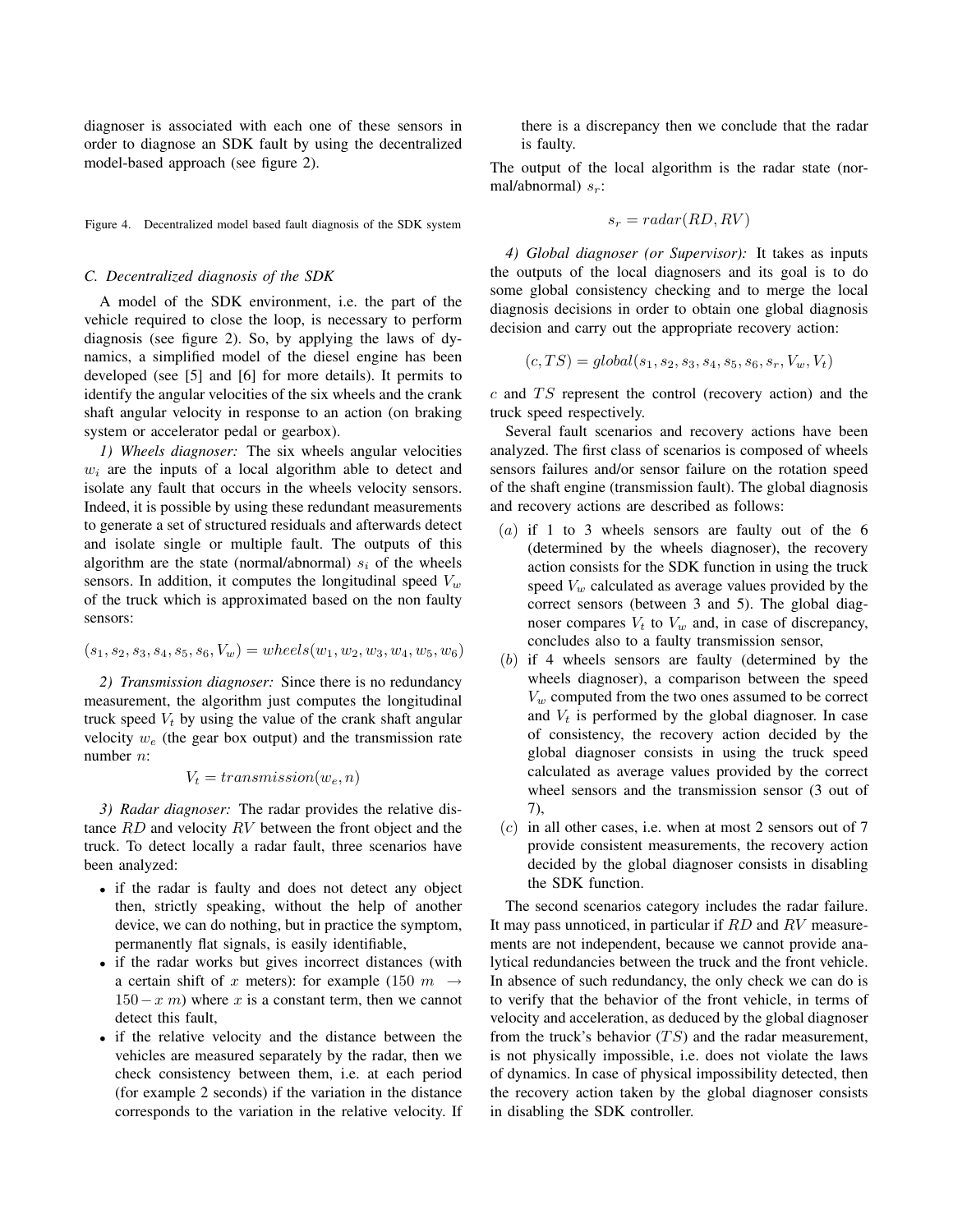Obviously both scenarios can combine, allowing multiple fault diagnosis of the wheels and transmission sensors and of the radar.

# III. DIAGNOSIS DEPLOYMENT

In this section, we propose a deployment solution of the decentralized model-based fault diagnosis strategy (see figure 4) in the electronic architecture of a Renault Truck's vehicle. The SDK electronic architecture part is composed of three Electronic Control Units (ECU) that communicate between them through a bus topology. The ECUs exchange messages that follow the Control Area Network (CAN) protocol, which is low-cost and very wide-spread in the road transport domain. The three ECUs (ECU1, 2 and 3) are respectively linked to wheels, transmission and radar (+SDK algorithm) control functions. We also assume that there is at least another ECU (ECU4) in the vehicle for other high level control functions, which is a very likely situation in modern vehicles. ECU4 will be used for embedding the global diagnoser and recovery functions.

We first list the manufacturing constraints that motivate the adopted deployment solution. We next present the classical on-board diagnosis techniques in vehicles. Finally, we describe the principle of our on-board diagnosis strategy, based on the above electronic architecture. The next section will present an integration and validation platform.

### *A. Motivations*

From an end user point of view, breakdowns and misfunctioning can lead to a loss of safety for the driver and his environment - a major breakdown which necessitates an emergency stop and repair - or a company's performance penalty, due to the need of a vehicle maintenance. From the vehicle manufacturer point of view, these risks must be avoided because they can mostly cause a loss of corporate image and in-field yield.

Beside that, the road transport industry is a very competitive market and the integration of innovative features, such as diagnosis, is highly driven by economical considerations. That is why most of control organs of modern fuel vehicles are embedded and architectured around a limited number of ECUs and communication buses. This evolution towards a very wide use of ECUs was also pushed by the need to reach new challenges such as environmental, performance, security and driving assistance requirements.

As a result, the following four major requirements have driven our diagnosis deployment strategy:

- the number of ECUs has to remain unchanged,
- the number of buses has to remain unchanged and the same communication protocol should be used if possible,
- the additional bus load related to diagnosis information must not affect the current real time performance,

• the diagnosis procedure must be achieved within a bounded time.

Note that, here, we do not address the problem of ECUs load sharing and balancing between the control functions already embedded in them and the diagnosis control ones that will be embedded. This issue will be addressed in a future paper. Nevertheless, the response time of a control function mainly depends on the total communication delay along the bus lines.

Due to the robustness of the CAN-based bus technology, it is a good candidate for enabling the deployment of a decentralized diagnosis strategy. The electronic architecture remains unchanged (no additional ECU and bus). In order to achieve the two last requirements, we developed a SW based diagnosis service that is a SW middleware built on the top of any ECU operating system. It enables the communication of diagnosis information between the local diagnosers and the global diagnoser (as shown in 4) over a loaded CAN bus. It also processes any alert with a bounded time whatever the bus load. It enables the message exchanging with a bounded time while the real time requirements are verified (no more than 2% of delay time) whatever the bus load.

#### *B. Classical diagnosis approaches*

On-board Vehicle diagnosis (OBD) refers to vehicle selfdetection, localization, identification and reporting capabilities [10], [11]. Early OBD versions for fuel vehicle managed by electronic simply switched-on a malfunction indicator light in the vehicle if any problem was detected. The diagnosis was next performed by an operator in a garage with the aid of a terminal connected to the vehicle electronic. Efficient diagnosis tools were developped for tracking the problem such as [12].

Modern OBD provides realtime diagnosis data in addition to standardized diagnosis trouble codes (DTC) which rapidly allow the vehicle to self-identify and possibly, self-repair by itself the problem during the driving. Otherwise, some vehicles activate a downgraded mode that allows the vehicle driving in safe conditions even in the presence of problems [13]. In parallel, the vehicle switches-on a driver indicator light that points the need of an emergency maintenance (the driver must reach the closest garage) or stop.

Current  $SAE<sup>1</sup>$  and  $ISO<sup>2</sup>$  standards specify the hardware (connector, network) and communication protocol (Open System Interconnection model) for exchanging diagnostic data over the ECUs and external terminals. Some engineering companies propose tools that allow the ECU original equipment manufacturers (OEM) implementing the standardized DTC and customer-specific diagnosis requirements in their ECU, such as [14] (diagnostic-oriented process flow).

<sup>&</sup>lt;sup>1</sup>Society of Automobile Engineers

<sup>&</sup>lt;sup>2</sup>International Standardization Organization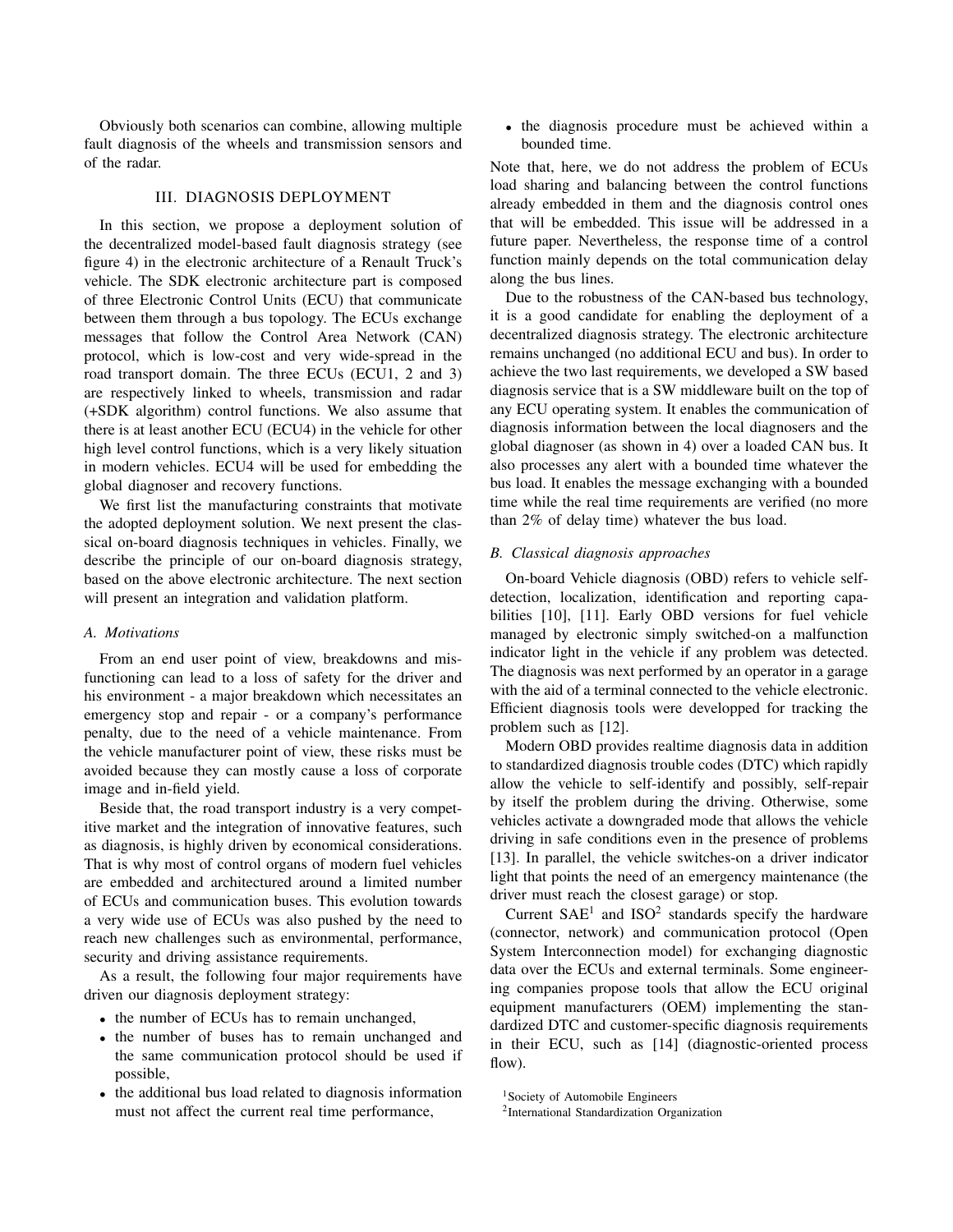# *C. Deployment of the decentralized diagnosis*

The decentralized diagnosis system, described in section II, is deployed in an electronic architecture of four ECUs which communicate over a single CAN based bus.

The local diagnosers only transmit boolean signals, which take two states: *normal* or *abnormal*, to the global diagnoser. Note that the local diagnosers do not exchange directly diagnosis information with each other. A local diagnoser outputs a *normal* state whenever no fault is detected. During this *normal* state, no additional bus load is due to the diagnosis protocol. Conversely, an *abnormal* state indicates that a problem has likely occurred in a sensor and when it appears, the local diagnoser must immediately send diagnosis information to the remote global diagnoser in order to compute a global diagnosis and, if the need arises, to perform a recovery procedure.

For enabling this event-based procedure, we insert a Local Diagnosis Service (LDS) in every ECU that embeds a local diagnoser. A LDS reads the outputs of the local diagnoser (*normal*/*abnormal*). When an event '*normal* → *abnormal*' occurs, it virtually creates a high priority communication channel between the local diagnoser and the global diagnoser, so that the former can immediately transmit the diagnosis information to the latter within a bounded time. The diagnosis information is embedded in CAN messages. In addition, a CAN message contains a control header that especially defines the transmitter and receiver identifiers and the priority level of the communication. On the opposite side, a Supervision Diagnosis Service (SDS) is inserted in the global diagnoser ECU. It monitors the bus load and gathers the diagnosis information sent by any LDS. It next triggers the global diagnoser. Note that the LDS and SDS can periodically check if respectively the SDS or any LDS is safe and ready.

Figure 5 illustrates the different behavior phases of both LDS and SDS before and after the occurrence of a problem.

Figure 5. Decentralized diagnosis protocol over a CAN bus

*Initialisation phase:* The first phase consists in the establishment of the list of available LDSs. Each LDS sends to the SDS a specific CAN message for initialization which includes its identification number. When the SDS has received the initialization message from all LDSs, the protocol enters the monitoring phase. This instant is materialized by the broadcasting of a specific message from the SDS to all LDSs.

*Monitoring phase:* During this phase, no messages are exchanged between the LDSs and the SDS. This phase corresponds to a situation where the system is operating normally, without local diagnosis event from the local diagnosers. This implies that there is not any over traffic due to the diagnosis during the normal operation of the system.

*Alert phase:* This phase begins when an abnormal event is detected by a local diagnoser. At this moment, the LDS of the concerned ECU sends a specific alert event message to the SDS. The instant of the first alert event message emission materializes the beginning of a period when the SDS is waiting for other alert event messages that would complete the information for the global diagnosis. At the end of this period, the SDS gives the order to the global diagnoser to compute the global diagnosis. When this is done, the SDS broadcasts a specific message to all LDSs for entering again in the monitoring phase.

*Vivacity check:* While the protocol is in monitoring phase, the SDS can initiate a vivacity check: the SDS broadcasts a specific CAN message to all LDSs. When the LDSs receive this message during their monitoring phase, they send an acknowledgement message for proving that the on-board diagnosis is correctly running.

# IV. EVALUATION OF THE DIAGNOSIS

#### *A. Matlab/Simulink Simulation*

We developed a physical simulation model of the SDK environment in MATLAB/Simulink. We adopted a component based modeling paradigm, where parameterized simulation models of generic components (SDK controller, radar, wheels, transmission, engine, and supervisor) were developed within a component library. The different local models are constructed by instantiating different components from the library, specifying their parameters, and connecting the components to each other in the appropriate fashion.

Except the supervisor, each component model includes its associated fault modes. The fault mode, time of fault injection, and fault magnitude (where applicable) can all be specified. In general, each fault mode is mapped to a change in component mode and a fault-dependent magnitude parameter. Because each fault mode is parameterized within the Simulink model, a fault can be injected programmatically (i.e., the fault mode, injection time, and magnitude are specified) either at the beginning of the simulation, or while the simulation is running.

## *B. Prototypes (Hardware-In-the-Loop (HIL) Simulation)*

The proposed HIL scheme is given in figure 6. It shows

Figure 6. General diagram of the prototype of embedded diagnosis of the SDK function

that the electro-mechanical subsystems (Truck model) and local diagnosers are emulated (simulated in real time) and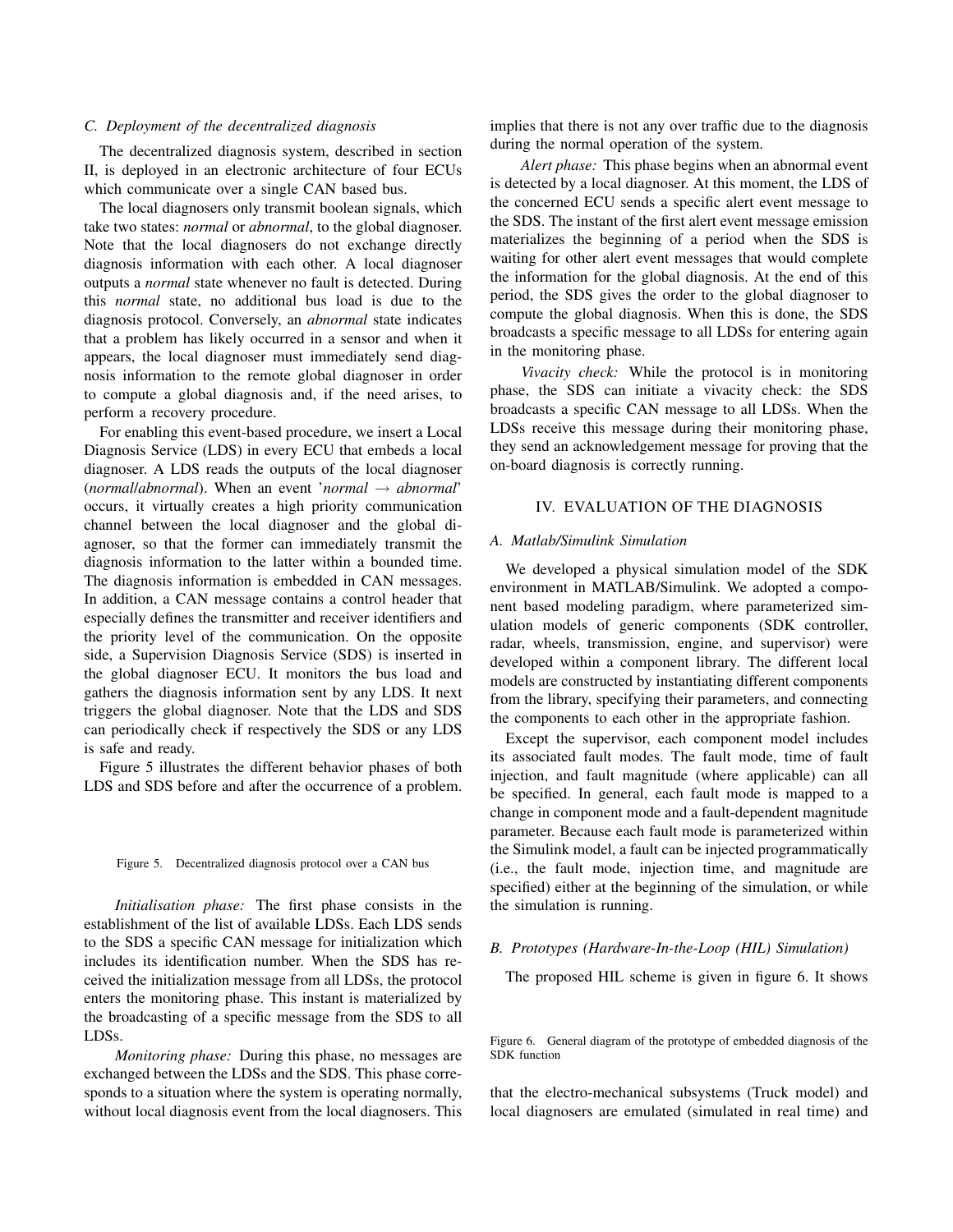the supervisor is real. The main softwares used are MAT-LAB/Simulink and  $CANoe<sup>3</sup>$ , while the hardware entity is a physical card including the supervisor and a HMI (Human-Machine Interface).

Simulating in real time the ECUs network, observing the CAN-bus load, and determining the necessary performance of the hardware which is being developed are the main reasons to use CANoe.

*1) CANoe and Matlab/Simulink Interface:* This interface allows execution of Simulink models inside the CANoe network simulation environment. It offers various paths for data exchange between CANoe and MATLAB (see figure 7 (a)). The CANoe simulation and the Simulink models can communicate directly through a signal interface or through CANoe environment and system variables.

Figure 7. (a) Data exchange between CANoe and MATLAB/Simulink, (b) Redirection of a Simulink signal (output of the wheels diagnoser) to a CANoe signal and CANoe environment variable

In the first step, the simulation of the SDK environment with its control and its diagnosers has been implemented and validated with Matlab/Simulink. Then, the interfacing stage of the local diagnosers with CANoe has been performed. The difficulty of this stage is to translate continuous Simulink signals to events in order to activate the treatments and generate messages in CANoe. To this end, some links of the Matlab/Simulink simulator have been cut off and connected to CANoe communication blocks. So, CANoe and the Simulink models may communicate via signals and environment variables<sup>4</sup>. These are computed from Simulink signals (see figure 7 (b)). In our case, the CANoe signal has been configured so that its change does not activate sending CAN message automatically. It also depends on the environment variables evolution.

As shown in figure 6, the CANoe environment is connected to the physical card through a real CAN-bus. That is why this interface has been operated in Hardware-Inthe-Loop (HIL) mode and the simulation has been run in the CANoe execution environment. So, the local ECUs have been simulated simultaneously within a single CANoe environment. With the Simulink Real-Time Workshop one DLL has been generated per network node (or local ECU) and then loaded in CANoe's simulation environment. We can then dispense with Matlab/Simulink and run in realtime emulation to interact with real platforms via the real CAN-bus.

*2) Supervisor:* It is implemented on a physical platform (see figure 8 (a)) that is an electronic card, DIAFOREcard, interfaced with the local ECUs via a real CAN-bus, developed by Serma Ingénierie company. It is developed around 32-bits RISC micro-controller. An RS232 interface and a FPGA (Field-Programmable Gate Array) card are implemented on this DIAFORE-card.

Figure 8. (a) DIAFORE-card including the diagnosis supervisor, (b) Screenshot of the HMI that indicates the diagnostic messages sent to the supervisor by the local diagnosers

The global diagnosis function (or algorithm) has been implemented in C language and then integrated with the "management engine of the CAN-bus messages" on the DIAFORE-card. The supervisor's role is to treat all meaningful CAN messages and retrieve the necessary informations to perform the global diagnosis. The counter-actions associated to the verdict of the global diagnosis are then sent to the concerned other ECUs through the Can-bus network.

To visualize the diagnosis results and the supervisor activity in a computer linked to the DIAFORE card by a RS232 link, a Labview HMI has been developed (see figure 8 (b)).

By using the FPGA card the supervisor can also perform self-test queries on the local ECUs. The query response of each local ECU is a CAN-bus trame containing several types of informations about their state. These informations are then sent to the HMI by the supervisor in order to be visualized.

## *C. Use cases*

This study aims at validating the communication behavior between the local diagnosers and the global one (supervisor) under a loaded CAN-bus constraint. The diagnosis latency is then evaluated to estimate its determinism under some varying conditions of load and relative priority in relation to the existing CAN messages. The diagnosis protocol is always performed with a nominal latency when the diagnostic messages are configured with highest priority. Conversely, if there are higher priority messages, then it depends on the load on the CAN-bus.

#### *D. Evaluation*

While the mean period of the broadcasting messages of the support is greater than or equal to 10 ms, it was observed that the diagnosis latency remains nominal. When the mean period of the broadcasting messages of the support has a value less than 10 ms, then the diagnosis latency increases on average and is even infinite in some cases. However, the normal load of a CAN-bus of a truck is well under that threshold.

While the demonstrators have proven the feasibility and utility of model-based diagnosis for on-board diagnosis,

<sup>3</sup>CANoe is an all-round tool of Vector Informatik company for the development, testing and analysis of entire ECU networks and individual ECUs.

<sup>4</sup>A signal is destined to be transported in a CAN-bus message, while a variable environment does not have this vocation.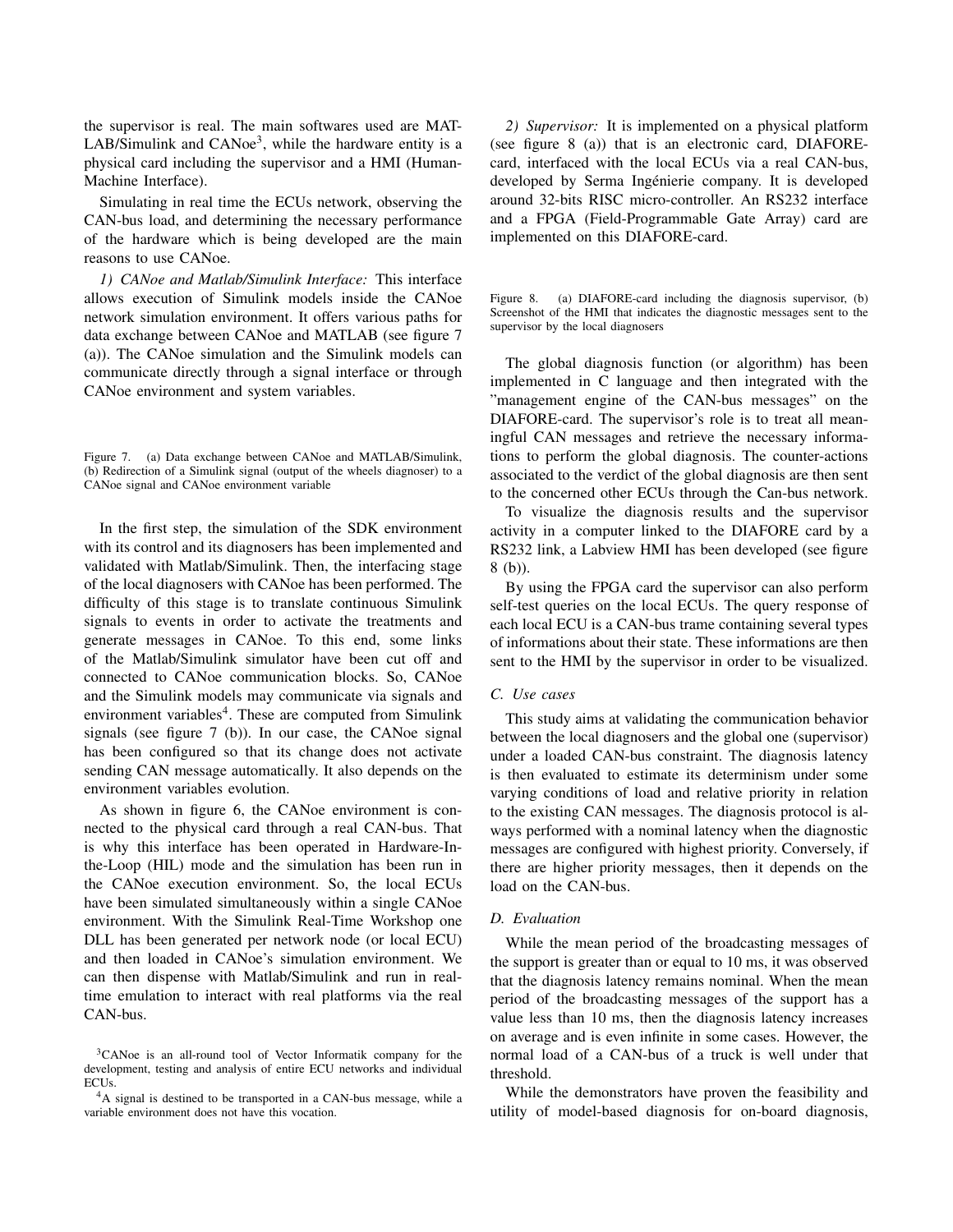more substantial work is needed in order to promote the application of the technology for a real vehicle:

- Firstly, the identifiers of diagnosis messages should be adapted in order to coexist with identifiers of other CAN messages. Indeed, the choice of identifiers defines not only the content but also the message priority on the bus. Theoretically, it has an impact on the overall functioning. The results obtained by the validation phase of the decentralized algorithm allow us to be optimistic on this point.
- Furthermore, in a real truck vehicle, the SDK function must coexist with other distributed functions. That is why, various parameters must be adjusted as the diagnosis latency.

## V. CONCLUSIONS

In this paper we have developed a diagnosis algorithm of the SDK system and a software architecture in order to board it inside truck vehicle in a decentralized manner. The modelbased diagnosis approach has been used because it presents the advantage that no prior knowledge of possible faults or symptoms is needed. It relies only on a given model of the correct functioning of the system and proceeds by comparing the behaviors of the model and of the actual system (as known through the observations given by sensors).

The originality of the accomplished work is based on two contributions. The first one is the distribution of diagnosis algorithms on several ECUs by using the decentralized diagnosis approach (the method has only been applied, in the practical context of industrial applications, in a centralized manner). This approach uses a set of diagnosers. Each diagnoser observes a part of the SDK system and takes a local decision about the occurrence of a fault and its localisation. The construction of the local diagnosers is based on a modular modeling of the plant elements. All local diagnosers decisions must be merged by a dedicated supervisor in order to obtain one global diagnosis decision and to take also any recovery action. This fusion can be realized by a coordinator. The second contribution is the design and deployment of the decentralized model-based fault diagnosis approach for the SDK system. The attention was paid to minimize the additional traffic generated by the diagnosis function and to respect the real application constraints (performance, diagnosis latency, etc.). An onboard diagnosis using Hardware-In-the-Loop scheme under specifications (contraints) near to a truck "Renault Trucks" has been performed.

The decentralized embedded diagnosis for the SDK system inside real vehicles is mature from the point of view of research and of feasibility. However, we should extend and develop algorithms robustness, take into account the protocols and details of the hardware architecture and existing software, conduct tests on many scenarios, and measure in situ the quality (correctness, precision, time delay) of the diagnosis and its compatibility with existing functions (induced traffic on the CAN-bus, transparency). Moreover, in order to verify a priori that the set of local diagnosers and supervisor is capable of diagnosing a given set of faults within a bounded delay, a notion of diagnosability must be studied.

#### VI. ACKNOWLEDGMENTS

The work reported in this paper was supported by the project DIAFORE (Diagnosis for Distributed Functions) which is funded by the French National Research Agency (ANR) and SYSTEM@TIC PARIS-REGION Cluster, with the support of French Environment and Energy Management Agency (ADEME) and French Program of Research, Experimentation and Innovation in Land transport (PREDIT). Many thanks to industrial partners (RENAULT TRUCKS/VOLVO SAS and SERMA INGENIERIE) in this project for their support upon completion of the simulation platform.

#### **REFERENCES**

- [1] Davis, L.C., Effect of Adaptive Cruise Control Systems on Traffic Flow. Physical Review E, 69(6), 2004.
- [2] Darkhovski B. and Staroswiecki M., Theoretic Approach to Decision in FDI. IEEE Transactions On Automatic Control, 48(5), 2003.
- [3] Patten R.J., Frank P.M. and Clark R., Issues of fault diagnosis for dynamic systems. Springer, London, 2000.
- [4] Chow E. and Willsky A., Analytic redundancy and the design of robust failure detection systems. IEEE Transactions on Automatic Control, 29, 603-614, 1984.
- [5] Shraim H., Nasri O., Dague P., Héron O. and Cartron M., Smart Distance Keeping: Modeling and Perspectives for Embedded Diagnosis. In ISMS2010: 1st International Conference on Intelligent Systems, Modelling and Simulation, Liverpool, England, 2010.
- [6] Peysson F., Noura H. and Younes R., Diagnostic de défauts sur un moteur diesel. CIFA06, Bordeaux, France, 2006.
- [7] Sampath M., Sengupta R., Lafortune S., Sinnamohideen K. and Teneketzis D., Diagnosability of discrete event systems. In 11th International Conference on Analysis and Optimization of Systems, Sophia-Antipolis, France,1994.
- [8] Wang Y., Yoo T.S. and Lafortune S., New Results on Decentralized Diagnosis of Discrete Event Systems. Annual Allerton Conference on Communication, Control and Computing, 2004.
- [9] Qiu W., Decentralized / distributed failure diagnosis and supervisory control of discrete event systems. PhD thesis, Iowa State University, 2005.
- [10] O'Reilly P., An overview of the potential contribution of diagnostics to improving vehicle safety and reducing vehicle emissions. IEE Colloquium on Vehicle Diagnostics in Europe, 1/1-1/12, 1994.